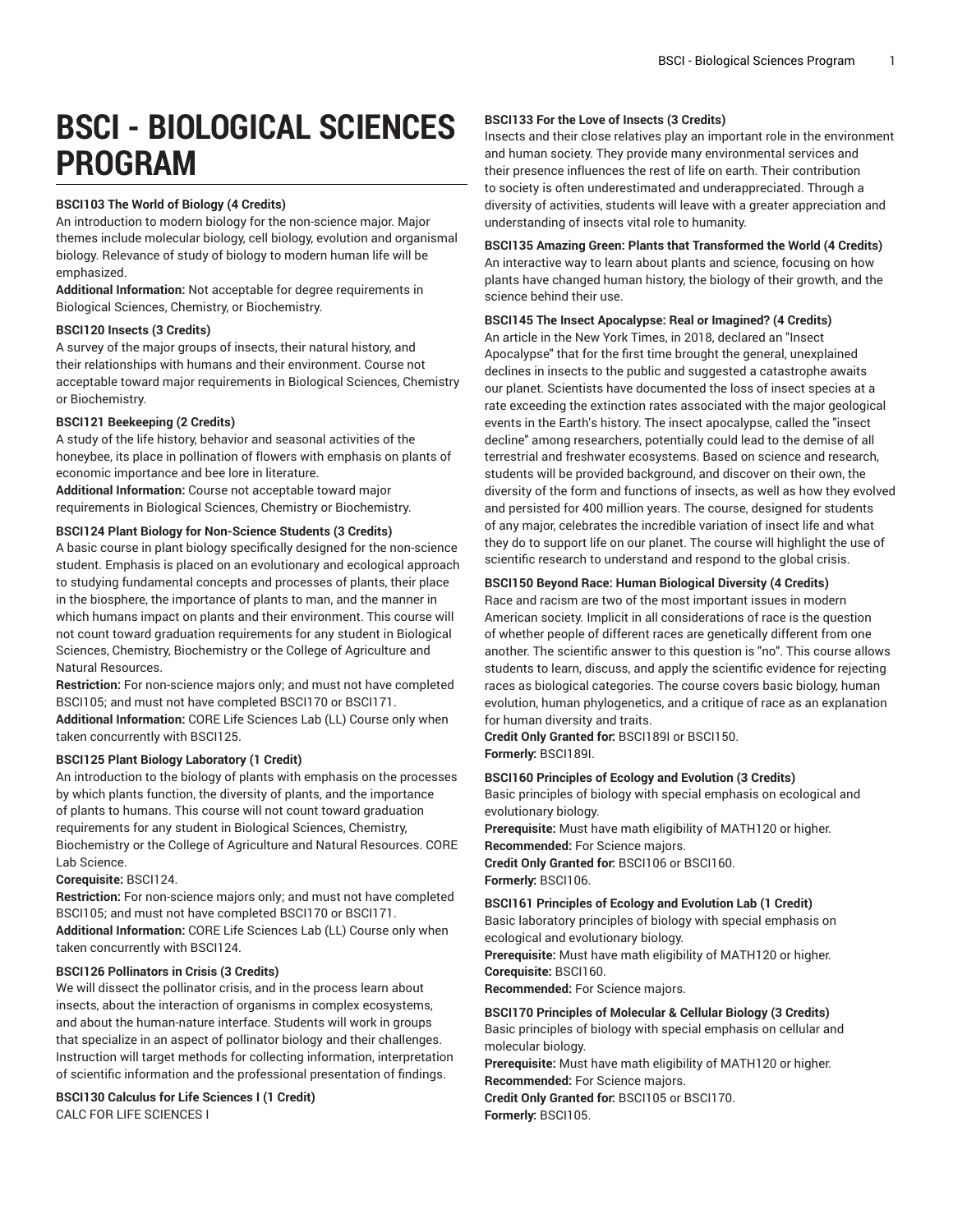# **BSCI171 Principles of Molecular & Cellular Biology Laboratory (1 Credit)**

Basic laboratory principles of biology with special emphasis on cellular and molecular biology.

**Prerequisite:** Must have math eligibility of MATH120 or higher.

**Corequisite:** BSCI170.

**Recommended:** For Science majors.

# **BSCI201 Human Anatomy and Physiology I (4 Credits)**

Anatomy and physiology of the skeletal, muscular, neural, endocrine, and sensory systems. Course not acceptable toward major requirements in Biological Sciences, Chemistry or Biochemistry.

**Prerequisite:** BSCI170 and BSCI171; or BSCI105; or students who have taken courses with comparable content may contact the department.

# **BSCI202 Human Anatomy and Physiology II (4 Credits)**

Anatomy and physiology of the cardiovascular, respiratory, immune, digestive, urinary and reproductive systems. Course not acceptable toward major requirements in Biological Sciences, Chemistry or Biochemistry.

**Prerequisite:** BSCI201; or permission of CMNS-Biology department.

# **BSCI207 Principles of Biology III - Organismal Biology (3 Credits)**

The diversity, structure and function of organisms as understood from the perspective of their common physicochemical principles and unique evolutionary histories.

**Prerequisite:** BSCI160 and BSCI161; or BSCI106. And BSCI170 and BSCI171; or BSCI105. And must have completed or be concurrently enrolled in CHEM131.

# **BSCI222 Principles of Genetics (4 Credits)**

Principles and mechanisms of heredity and gene expression. Considers plant, animal, and microbial organisms.

**Prerequisite:** CHEM131 and CHEM132; and (BSCI160 and BSCI161; or BSCI106); and (BSCI170 and BSCI171; or BSCI105). Or must have completed BSCI105 or (BSCI170 and BSCI171); and two semesters of chemistry.

# **BSCI223 General Microbiology (4 Credits)**

Fundamental concepts in morphology, physiology, genetics, immunology, ecology, and pathogenic microbiology. Applications of microbiology to medicine, the food industry and biotechnology. **Prerequisite:** BSCI170 and BSCI171; or BSCI105.

**Credit Only Granted for:** BSCI223 or BSCI283.

# **BSCI238 Special Topics in Biology Student Initiated Courses (1 Credit)**

Student Initiated Course (STIC) in Biology. Course will be student initiated and taught under close supervision of faculty mentor. Student instructor and faculty mentor must generate proposal and have approval of the Biological Sciences Program to offer a BSCI238 STIC. BSCI238 cannot be applied to the degree requirements of any biological sciences major. **Repeatable to:** 5 credits if content differs.

# **BSCI258 College Park Scholars Internship (1-3 Credits)**

Credit to be determined by CPS Director. Must be completed by end of sophomore year.

**Restriction:** For College Park Scholars - Life Sciences students only. **Repeatable to:** 6 credits if content differs.

**Additional Information:** Course not acceptable towards in Biological Sciences, Chemistry, or Biochemistry.

# **BSCI279 Supplemental Study (1-3 Credits)**

Research or special study to complement a course taken previously which is not fully equivalent to current departmental requirements. Credit according to work done.

**Prerequisite:** Permission of CMNS-Biological Sciences UG Program. **Repeatable to:** 6 credits.

# **BSCI283 Principles of Microbiology (4 Credits)**

Introduction to microorganisms designed for science majors. Genetic principles underlying microbial abilities; microbial structure-function relationships; metabolism, physiology, and ecology of microorganisms; interactions between microorganisms (including pathogens) and their hosts.

**Prerequisite:** BSCI222.

**Restriction:** Must be in a major within Biological Sciences; or permission of CMNS-Cell Biology & Molecular Genetics.

**Credit Only Granted for:** BSCI223 or BSCI283.

**Additional Information:** Priority given to BSCI, BCHM and CHEM majors.

# **BSCI289 Off-Campus Internship (1-3 Credits)**

Elective credit for formally established off-campus research internship. Permission of Director of Outreach required.

**Prerequisite:** Permission of CMNS-Biological Sciences UG Program.

**Repeatable to:** 5 credits if content differs.

**Additional Information:** Course not acceptable toward major requirements in the Biological Sciences.

# **BSCI300 Strategies for Success (1 Credit)**

Students often face an increased emphasis on critical thinking, pressure from a typically higher credit hour load, and a faster pace of exposure to new material when moving from lower- to upper-level coursework. The Biological Sciences program designed this course to help all transfer students make successful transitions, both academically and socially, to the University of Maryland at Shady Grove.

**Restriction:** Must be in a major in USG-Universities at Shady Grove; and must be in Biological Sciences: Physiology & Neurobiology program. **Credit Only Granted for:** BSCI300 or BSCI339R. **Formerly:** BSCI339R.

#### **BSCI328 Special Topics in Entomology (1-4 Credits)**

Lectures, seminars, mini-courses and other special instruction in various entomological subjects.

**Repeatable to:** 6 credits if content differs.

# **BSCI329 Instructional Assistance Practicum (1-3 Credits)**

Students serve as instructional assistants in selected undergraduate biology courses. Roles and responsibilities are determined on a coursespecific basis and approved by the College Undergraduate Program Committee.

**Prerequisite:** Permission of CMNS-Biological Sciences UG Program. **Repeatable to:** 9 credits if content differs.

**Additional Information:** Course not acceptable toward major requirements in the Biological Sciences.

# **BSCI330 Cell Biology and Physiology (4 Credits)**

Biochemical and physiological mechanisms underlying cellular function. Properties of cells which make life possible and mechanisms by which cells provide energy, reproduce, and regulate and integrate with each other and their environment.

**Prerequisite:** Minimum grade of C- in CHEM131 and CHEM132. And minimum grade of C- in BSCI170 and BSCI171; or minimum grade of C- in BSCI105.

**Restriction:** Must not have completed BSCI230. **Credit Only Granted for:** BSCI230 or BSCI330. **Formerly:** BSCI230.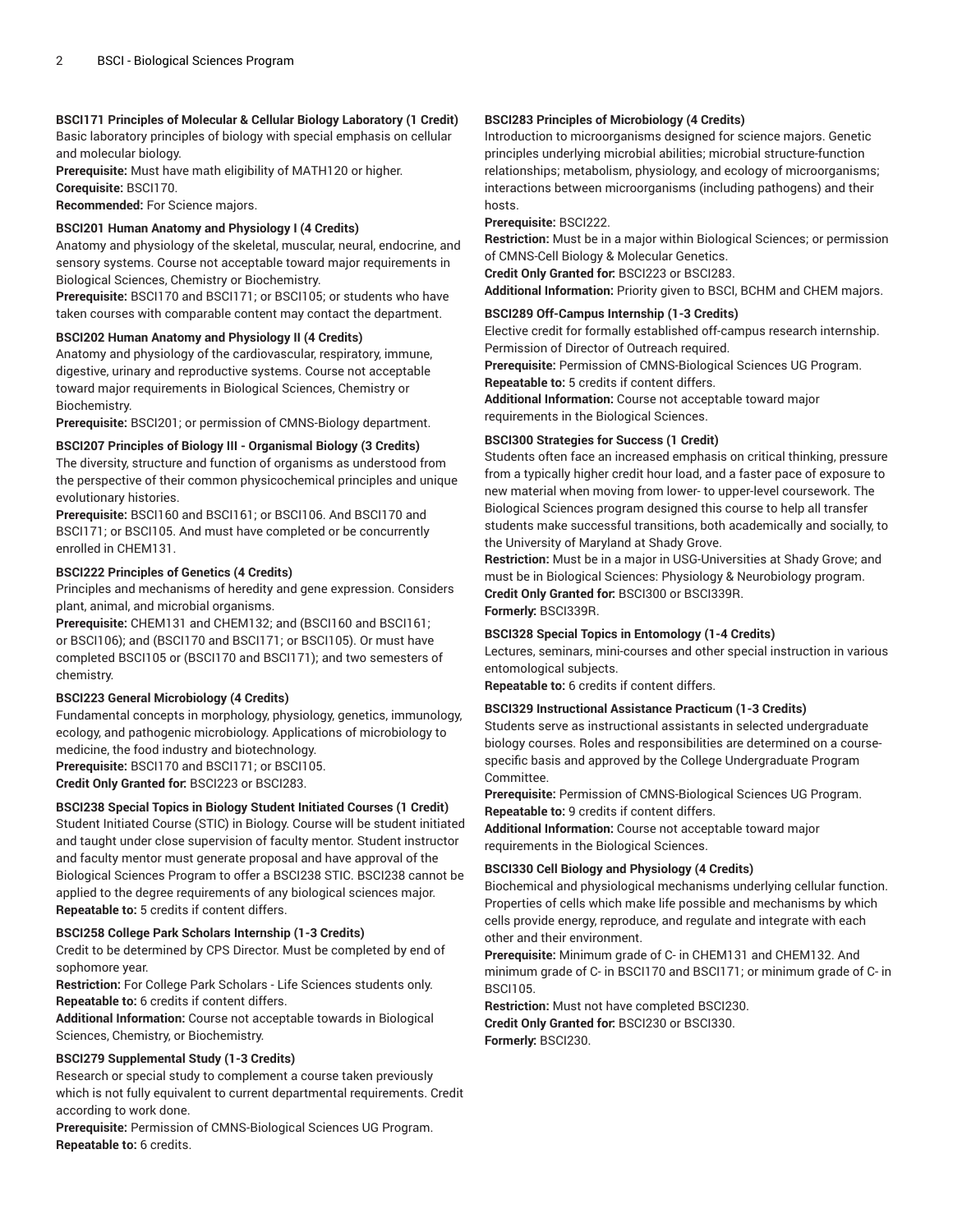#### **BSCI333 Principles of Paleontology (4 Credits)**

A review of the theory, principles, and applications of Paleontology. A systematic overview of the morphology, evolution, and relationships of the major fossil-producing taxa.

**Prerequisite:** GEOL102; or (BSCI207 or BSCI392); or permission of CMNS-Geology department.

**Restriction:** Permission of instructor is required of non-degree seeking students. Cross-listed with: GEOL331.

**Credit Only Granted for:** GEOL331 or BSCI333.

# **BSCI334 Mammalogy (3 Credits)**

Introduction to the biology of mammals, including evolution,

physiological, and behavioral specializations.

**Prerequisite:** Minimum grade of C- in BSCI207. And minimum grade of Cin BSCI160 and BSCI161; or minimum grade of C- in BSCI106.

#### **BSCI335 Mammalogy Laboratory (1 Credit)**

Lab and field techniques for the study of mammals, focusing on their identification, anatomy, histology, spatial distribution, ecology, and behavior.

**Prerequisite:** Minimum grade of C- in BSCI160 and BSCI161; or minimum grade of C- in BSCI106. And minimum grade of C- in BSCI207; and must have completed or be concurrently enrolled in BSCI334.

# **BSCI337 Biology of Insects (4 Credits)**

An overview of the biology, evolution and diversity of insects and their relatives. Insect morphology, physiology, behavior and ecology; the impact of insects on humanity and the management of pest insect populations; assembly of an insect collection is required.

**Prerequisite:** BSCI160 and BSCI161; or BSCI106; or permission of CMNS-Entomology department.

#### **BSCI338 Special Topics in Biology (1-4 Credits)**

Lectures, seminars, mini-courses and other special instruction in various biological subjects.

**Repeatable to:** 6 credits if content differs.

#### **BSCI339 Selected Topics in Biology (1-4 Credits)**

Lectures, seminars, and other selected instruction courses in various biological subject matter.

**Prerequisite:** Permission of CMNS-Biology department. **Repeatable to:** 9 credits if content differs.

#### **BSCI342 Biology of Reproduction (3 Credits)**

The biology of the reproductive system with emphasis on mammals and, in particular, on human reproduction. Hormone actions, sperm production, ovulation, sexual differentiation, sexual behavior, contraception, pregnancy, lactation, maternal behavior and menopause.

**Prerequisite:** BSCI170 and BSCI171; or BSCI105; or permission of the Harriet Tubman Department of Women, Gender, and Sexuality Studies; or permission of CMNS-Biological Sciences UG Program. Cross-listed with: WGSS326.

**Credit Only Granted for:** BSCI342, WMST326 or WGSS326. **Formerly:** WMST326.

### **BSCI343 Cellular Mechanisms of Aging and Disease (3 Credits)**

Explore how alterations in normal cellular and molecular processes lead to both aging and a variety of non-infectious human diseases currently plaguing our society. Students will read, analyze, and discuss current primary and secondary literature in the field of cell biology and biomedicine.

**Prerequisite:** Minimum grade of C- in BSCI330. **Credit Only Granted for:** BSCI339I or BSCI343. **Formerly:** BSCI339I.

# **BSCI348 Special Topics in Cell Biology and Molecular Genetics (1-3 Credits)**

Presentation and discussion of special subjects in the field of cell biology and molecular genetics. A maximum of three credit hours of BSCI348 may be applied to the BSCI major.

#### **Repeatable to:** 8 credits.

**Additional Information:** A maximum of 8 credits of any BSCI348 course(s) can be applied to one or more undergraduate degrees. Any credits completed beyond the first 8 will be included in the total earned credits and factored into the GPA but not applied to any undergraduate degree.

#### **BSCI353 Principles of Neuroscience (3 Credits)**

Principles of nervous system function, ranging from molecular and cellular basis of neuron function through nervous system integration. **Prerequisite:** 1 course with a minimum grade of C- from (BSCI207, BSCI330).

**Corequisite:** PHYS122, PHYS142, or PHYS132.

#### **BSCI357 Neurobiology of Chemosensory Systems (3 Credits)**

Chemosensation is essential for all forms of life, orchestrating several physiological processes, such as feeding, sexual behaviors, and body homeostasis. This course will review the function of chemosensory systems, including olfaction, gustatory and central chemoreception, among others. Through lectures and discussion of papers, we will examine the cell biology, systems neuroscience, and evolutionary aspects in these chemosensory systems.

**Prerequisite:** Minimum grade of C- in BSCI353 or NEUR306. **Credit Only Granted for:** BSCI339D, BSCI357, BIOL708Q, or NACS728J. **Formerly:** BSCI339D.

#### **BSCI360 Principles of Animal Behavior (3 Credits)**

Study of animal behavior with emphasis on its evolution and function. Topics include genetic basis of behavior, communication, aggression, foraging, cooperation, mate selection, and relevance for conservation. **Prerequisite:** BSCI160 and BSCI161; or BSCI106. And BSCI170 and BSCI171; or BSCI105. And BSCI222.

#### **BSCI361 Principles of Ecology (4 Credits)**

Basic principles of population, community, and ecosystem ecology. Use of these principles to predict possible consequences of human-caused changes in the environment and to understand the level of uncertainty of those predictions.

**Prerequisite:** BSCI160 and BSCI161; or BSCI106. And (MATH130, MATH136, or MATH140).

#### **BSCI363 The Biology of Conservation and Extinction (3 Credits)**

Ecology, evolutionary biology, and paleontology will be applied to the study of conservation, species invasions, and extinction. **Prerequisite:** Minimum grade of C- in BSCI361.

#### **BSCI364 Conservation Biology Lab (1 Credit)**

Understanding and applying principles, practices and common tools of conservation biology. Synthesizing and applying ecological and socioeconomic knowledge to conservation issues.

**Prerequisite:** Must have completed or be concurrently enrolled in BSCI363.

**Credit Only Granted for:** BSCI338Q or BSCI364. **Formerly:** BSCI338Q.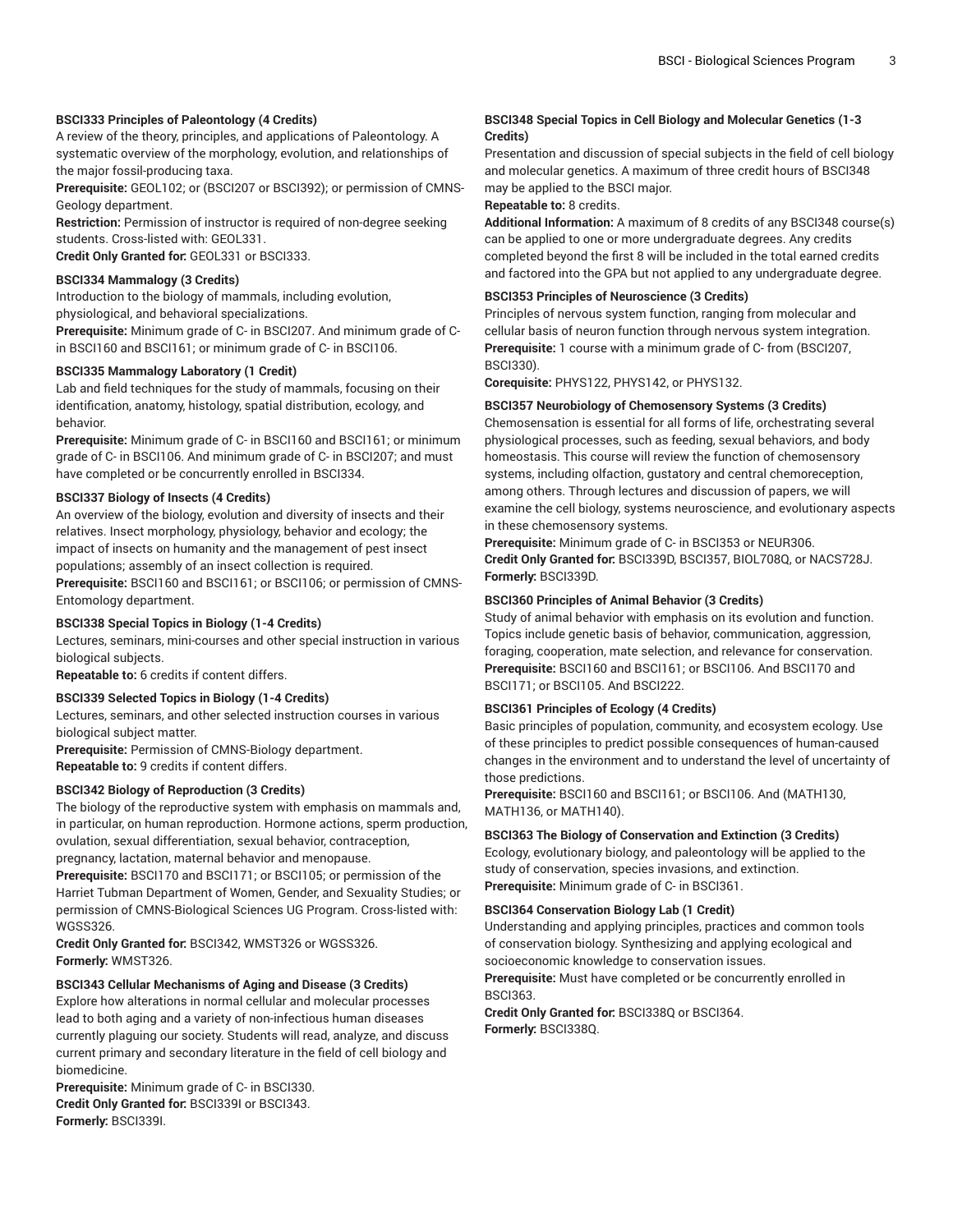### **BSCI370 Principles of Evolution (3 Credits)**

Understanding evolutionary processes in a natural and human environment, including adaptation; DNA sequence, protein, and genome evolution; evolution of developmental mechanisms; mechanisms of evolutionary change (mutation, natural selection, drift); epidemiology; coevolution and biological control; speciation; comparative methods; extinction and conservation; human evolution.

**Prerequisite:** Minimum grade of C- in BSCI160, BSCI161, and BSCI222 .

#### **BSCI373 Natural History of the Chesapeake Bay (3 Credits)**

Consideration of the major groups of organisms associated with the Chesapeake Bay and current issues that determine humans' present and future uses for the Chesapeake and its biota.Cross-listed with: ENST373. **Credit Only Granted for:** BSCI373 or ENST373.

#### **BSCI374 Mathematical Modeling in Biology (4 Credits)**

Students will learn empowering mathematical techniques through the understanding of biological models. Models are chosen from a variety of biological disciplines. Mathematical skills that will be developed along the way include: solving non-linear difference equations, eigenvector analysis, and the implementation of these algorithms as computer models.

**Prerequisite:** MATH131, MATH136, or MATH141. Cross-listed with: HLSC374.

**Credit Only Granted for:** BSCI374, BSCI474, or HLSC374. **Formerly:** BSCI474.

**Additional Information:** The HLSC374 version of this course is restricted to students in the Honors College Integrated Life Sciences program.

#### **BSCI378H Cell Biology and Molecular Genetics Department Honors Seminar (1 Credit)**

Required seminar for all students participating in departmental honors research program.

#### **BSCI379 Cell Biology and Molecular Genetics Department Research (1-3 Credits)**

This course is arranged to provide qualified majors an opportunity to pursue research problems under the supervision of a faculty member of the department.

**Prerequisite:** Permission of CMNS-Biological Sciences UG Program or Cell Biology & Molecular Genetics department.

# **Repeatable to:** 8 credits.

**Additional Information:** A maximum of 8 credits of any version of BSCI379 can be applied to one or more undergraduate degrees. Any research credits completed beyond the first 8 will be included in the total earned credits and factored into the GPA but not applied to any undergraduate degree.

#### **BSCI379H Cell Biology and Molecular Genetics Department Honors Research (1-4 Credits)**

Student should consult program guidelines. Research project carried out under guidance of faculty advisor.

### **BSCI381 Molecular Neuroethology (3 Credits)**

The brain generates a tremendous variety of behaviors, but how it achieves these feats remains largely unknown. Genetics and molecular tools yield fundamental insights into how the brain senses its environment and determines an appropriate course of action. This course will describe modern genetic manipulations (eg, CRISPR editing) and neuronal interventions (e. g., optogenetics), and discuss the quantification of behavioral outputs. Course consists of lectures plus readings and group discussions of primary scientific literature. **Prerequisite:** Minimum grade of C- in BSCI222; and minimum grade of Cin BSCI353 or NEUR306.

**Credit Only Granted for:** BSCI339W, BSCI381, or BIOL709W. **Formerly:** BSCI339W.

#### **BSCI389 Entomology Department Research (1-3 Credits)**

Credit to be determined by the department. A maximum of 8 credits of any version of BSCI389 can be applied to one or more undergraduate degrees. Any research credits completed beyond the first 8 will be included in the total earned credits and factored into the GPA but not applied to any undergraduate degree.

**Prerequisite:** Permission of CMNS-Biological Sciences UG Program. **Repeatable to:** 8 credits if content differs.

#### **BSCI392 Biology of Extinct Animals (3 Credits)**

A survey of extinct animals that have few, if any, direct living descendants. The principles governing the functional design of animals will be used to infer life styles for extinct, and frequently bizarre, organisms.

**Prerequisite:** BSCI160 and BSCI161; or BSCI106. Cross-listed with: GEOL391.

**Credit Only Granted for:** GEOL391 or BSCI392.

#### **BSCI393 Biology of Extinct Animals Laboratory (1 Credit)**

An overview of the techniques used in paleobiological reconstructions of extinct animals.

**Prerequisite:** Must have completed or be concurrently enrolled in BSCI392. Cross-listed with: GEOL392. **Credit Only Granted for:** GEOL392 or BSCI393.

# **BSCI394 Vertebrate Form and Function (3 Credits)**

Comparative functional anatomy of vertebrates in the context of adaptation to their environments. The vertebrate body and its systems will be considered in terms of structure, physiology, evolution, and embryonic development.

**Prerequisite:** BSCI160 and BSCI161; or BSCI106. And BSCI170 and BSCI171; or BSCI105. And (BSCI207 or BSCI330).

#### **BSCI398H Biology Department Honors Seminar (1 Credit)**

Required seminar for all students participating in departmental honors research program.

#### **BSCI399 Biology Department Research (1-3 Credits)**

Research and/or integrated reading in biology under the direction and close supervision of a member of the faculty.

**Prerequisite:** Permission of the Biology Department.

**Restriction:** Minimum cumulative GPA of 3.0.

**Repeatable to:** 8 credits if content differs.

**Additional Information:** A maximum of 8 credits of any version of BSCI399 may be applied to one or more undergraduate degrees. Any research credits completed beyond the first 8 will be included in the total earned credits and factored into the GPA but not applied to any undergraduate degree.

**BSCI399H Biology Department Honors Research (1-2 Credits)**

A laboratory research problem; required each semester during honors participation and culminating in an honors thesis.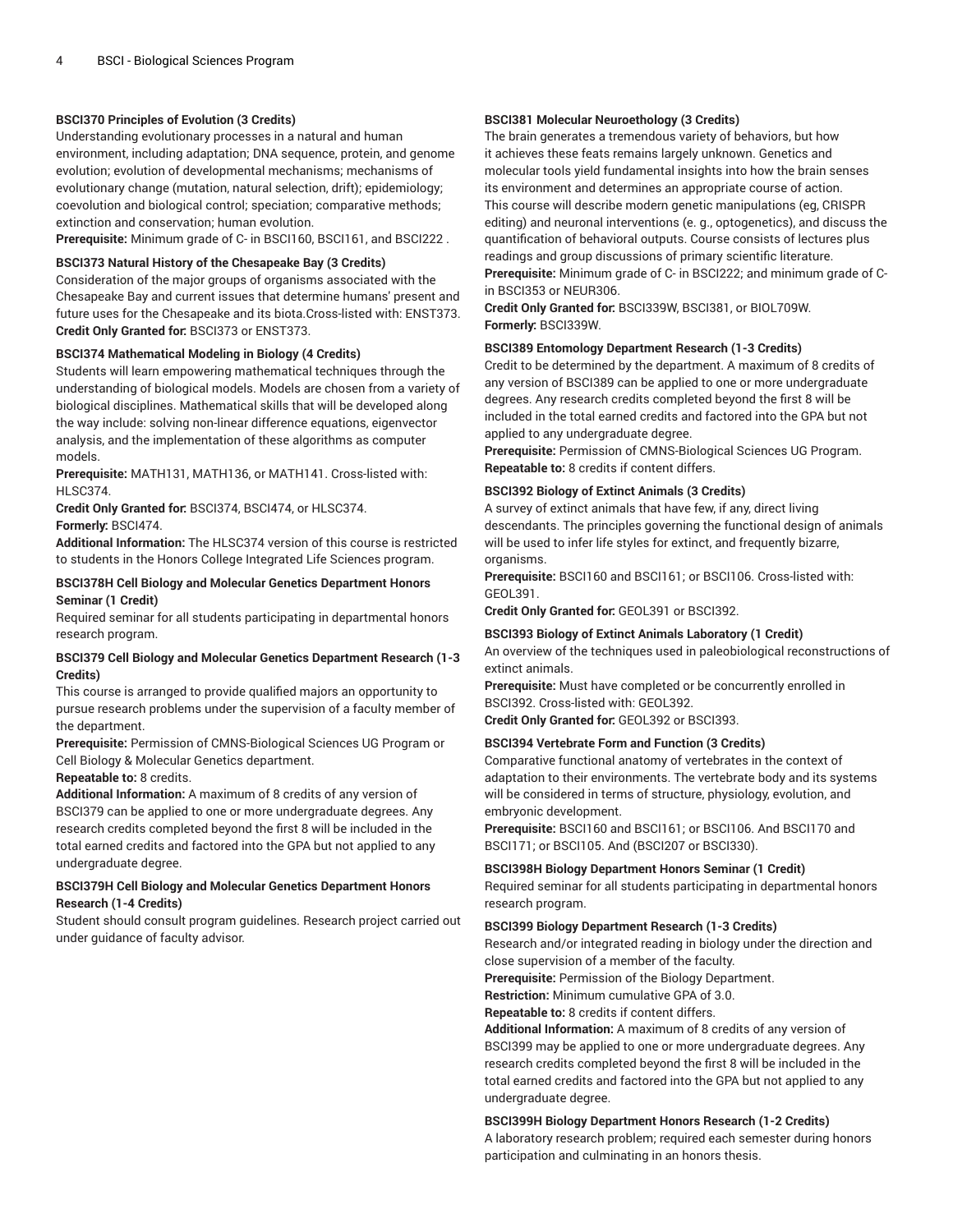# **BSCI401 Animal Communication (3 Credits)**

Examining the mechanisms by which animal produce and receive signals in each sensory modality; and quantifying the type and amount of information conveyed in signals and how animals attend to such information.

**Prerequisite:** BSCI160 and BSCI161; or BSCI106. And must have completed one semester of physics; and must have completed one semester of organic chemistry.

**Recommended:** A course in animal behavior or biopsychology. **Credit Only Granted for:** BSCI401, BSCI338W or BIOL708W. **Formerly:** BSCI338W.

#### **BSCI402 Genomics of Sensory Systems (3 Credits)**

An advanced course covering topics on the molecular basis of senses and the application of genomic techniques to studies of sensory systems & sensory ecology.

**Prerequisite:** BSCI222; or permission of instructor. **Credit Only Granted for:** BSCI338C or BSCI402. **Formerly:** BSCI338C.

#### **BSCI403 Biology of Vision (3 Credits)**

An upper level undergraduate course on the physical, molecular, and neural basis of vision.

**Prerequisite:** BSCI207. **Recommended:** BSCI222. **Credit Only Granted for:** BSCI338V or BSCI403. **Formerly:** BSCI338V.

#### **BSCI404 Cell Biology from a Biophysical Perspective (3 Credits)**

An approach to cell biology by focusing on mechanisms and unifying physical paradigms. It will not assume a great deal of factual biological knowledge, but will expect a background that prepares students to think mechanistically and quantitatively.

**Prerequisite:** BSCI330.

**Recommended:** PHYS121 and PHYS122; or completion of PHYS131 and PHYS132 recommended. Jointly offered with BIOL704, BIPH704. **Credit Only Granted for:** BSCI338O, BSCI404, BIOL704, BIOL708O, or BIPH704.

**Formerly:** BSCI338O.

#### **BSCI405 Population and Evolutionary Genetics (3 Credits)**

Genetic variation within a population provides the basis for future evolution as well as a record of past evolution. The genomics revolution provides data on this variation that, together with mathematical models, allow us to read this record to reconstruct evolutionary trajectories. Examples will focus on hominin and pathogen evolution. In the lab, students will use models to explore how genetic variation (allele frequencies) changes over time and space.

**Prerequisite:** Minimum grade of C- in BSCI222; and 1 course with a minimum grade of C- from (MATH131, MATH136, MATH141). Jointly offered w ith BIOL709.

**Credit Only Granted for:** BSCI405, BSCI339J, or BIOL709C. **Formerly:** BSCI339J.

### **BSCI406 Membranes and Biological Interfaces (3 Credits)**

An interdisciplinary approach to membrane biology, starting with the physical chemistry of interfaces and model systems and continuing into transport, excitability, and signaling. The course is oriented toward students with broad backgrounds in biology and biophysics. Success in the course will come from a background that prepares students to think mechanistically and quantitatively rather than having substantial factual biological knowledge.

**Prerequisite:** Minimum grade of C- in BSCI330.

**Recommended:** PHYS122; or PHYS132; or (PHYS260 and PHYS261). **Credit Only Granted for:** BSCI339R, BSCI406, or BIOL709R. **Formerly:** BSCI339R.

#### **BSCI407 Behavioral Genetics (3 Credits)**

Behavior represents an organism's most dynamic phenotype and allows an animal to respond immediately to both internal and external cues. We will explore the genetic and epigenetic mechanisms that underlie behavioral variation and the associated neurological, hormonal, and developmental pathways. We will examine modern approaches used to study behavioral genetics in model and non-model systems, and in humans. Using case studies, we will explore a range of complex phenotypes including those related to mating, parental care, aggression, circadian rhythm, locomotion, learning, anxiety, and addiction. **Prerequisite:** Minimum grade of C- in BSCI222.

#### **BSCI410 Molecular Genetics (3 Credits)**

An advanced genetics course emphasizing the molecular basis of gene structure and function in the context of modern approaches to the genetics of humans and model organisms.

**Prerequisite:** BSCI222. And must have completed CHEM233; or (CHEM231 and CHEM232).

#### **BSCI411 Bioinformatics and Integrated Genomics (4 Credits)**

Computational methods for the study of biological sequence data in comparative biology and evolution. Analysis of genome content and organization. Database searching, pairwise and multiple sequence alignment, phylogenetic, methods, pattern recognition, and functional inference. Functional and comparative genomics approaches. **Prerequisite:** Minimum grade of C- in BSCI222.

**Recommended:** BSCI410.

**Credit Only Granted for:** BSCI380 or BSCI411. **Formerly:** BSCI380.

#### **BSCI412 Microbial Genetics (4 Credits)**

A laboratory/lecture based course that covers the fundamentals of mutation, mobile genetic elements and transmission genetics of microbial organisms using both classical and molecular approaches. **Prerequisite:** BSCI222; and (BSCI223 or BSCI283).

#### **BSCI413 Recombinant DNA (3 Credits)**

An advanced course presenting the tools and procedures of genetic engineering. Theory and practical applications of recombinant DNA techniques to understanding eukaryotic gene structure and expression. **Prerequisite:** BSCI330, BSCI223, or BSCI230; and BSCI222. **Formerly:** ZOOL452.

#### **BSCI414 Recombinant DNA Laboratory (3 Credits)**

An advanced course offering hands-on experience in performing recombinant DNA experiments. All current molecular biology techniques used for cloning prokaryotic genes, analyzing the gene products, and modifying the genes will be performed. Techniques include isolation of DNA, use of restriction enzymes; cloning procedures, PCR analysis, and Southern hybridizations. Lecture material focuses on interpretation of results generated in the laboratory. **Prerequisite:** BSCI222.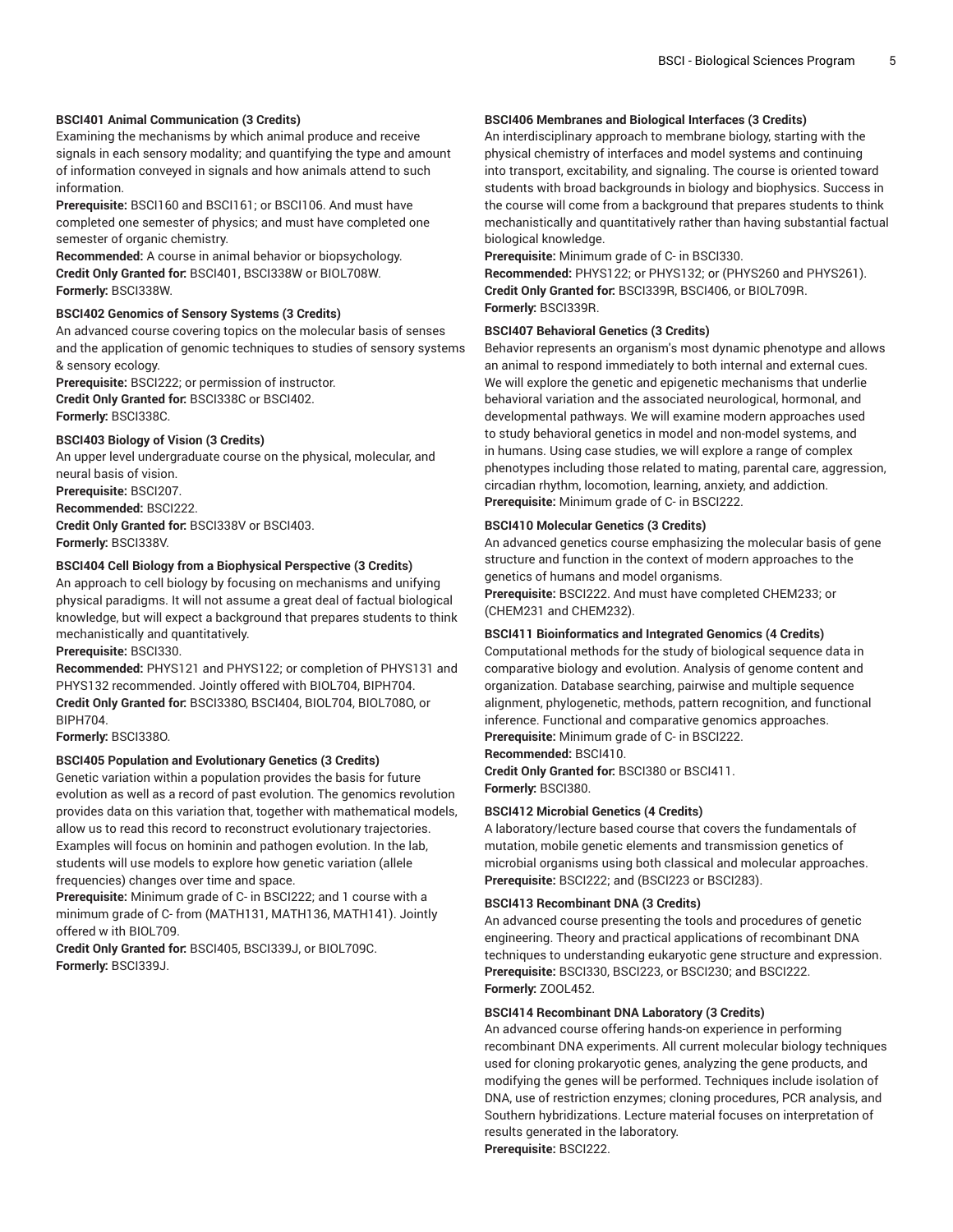# **BSCI415 Molecular Genetics Laboratory (3 Credits)**

Problem solving laboratory organized around extended projects that employ different approaches toward linking gene and function. **Prerequisite:** Must have completed or be concurrently enrolled in BSCI410.

**Restriction:** Junior standing or higher. **Credit Only Granted for:** BSCI348G or BSCI415. **Formerly:** BSCI348G.

# **BSCI416 Human Genetics (3 Credits)**

Approaches to human genetics and applications to biology and medicine focusing on specific human genetic topics using primary research papers as the main resource.

**Prerequisite:** Minimum grade of C- in BSCI410. **Recommended:** BSCI330.

#### **BSCI417 Microbial Pathogenesis (3 Credits)**

Current research in microbial pathogenesis and the molecular and cellular basis of bacterial disease. Comprehensive overview of the molecular basis of pathogenesis with a focus on model microbial systems to illustrate mechanisms of disease pathogenesis. Topics covered: how microorganisms attach to and enter cells; how host cells are damaged by microbial products; how the host responds to invasion; and hostpathogen evolution.

**Prerequisite:** BSCI222; and (BSCI223 or BSCI283). **Restriction:** Junior standing or higher.

# **BSCI420 Cell Biology Lectures (3 Credits)**

Molecular and biochemical bases of cellular organization and function in eukaryotes.

**Prerequisite:** BSCI330, BSCI222, CHEM231, and CHEM232. **Credit Only Granted for:** BSCI420 or BSCI421.

#### **BSCI421 Cell Biology (4 Credits)**

Molecular and biochemical basis of cellular organization and function in eukaryotes.

**Prerequisite:** BSCI330, BSCI222, CHEM231, and CHEM232. **Credit Only Granted for:** BSCI420 or BSCI421.

#### **BSCI422 Principles of Immunology (3 Credits)**

The immune system in health and disease. Presentation and analysis of the cellular and molecular processes that comprise the immune system. **Prerequisite:** BSCI222.

**Recommended:** BSCI330; and (BSCI223 or BSCI283). **Restriction:** Junior standing or higher.

#### **BSCI423 Immunology Laboratory (2 Credits)**

Current techniques for assessment of immune status and evaluation of the immune response, including monoclonal antibody production, Western blotting, cytokine assays, ELISA and flow cytometry.

**Prerequisite:** BSCI222.

**Corequisite:** BSCI422.

**Recommended:** BSCI223 or BSCI283. **Restriction:** Junior standing or higher.

#### **BSCI424 Pathogenic Microbiology (4 Credits)**

The role of bacteria and fungi in the diseases of humans with emphasis upon the differentiation and culture of microorganisms, types of disease, modes of disease transmission, prophylactic, therapeutic, and epidemiological aspects.

**Prerequisite:** BSCI223 or BSCI283.

# **BSCI425 Advanced Cell Biology Lab Practices (2 Credits)**

Experimental techniques used to study the molecular, structural, and spatial organization of plant and animal cells. Using a combination of in vitro assays aimed at analyzing macromolecular and subcellular components and in vivo analyses designed to reveal the inner architecture of a typical eukaryotic cell, students will have an opportunity to: improve some of the basic technical and conceptual skills they acquired in an introductory cell biology course; develop a more sophisticated understanding of the nature of experimental cell manipulation; and tackle the ongoing challenge of articulating their findings in both written and oral communication.

**Prerequisite:** Must have completed BSCI330, BSCI222, CHEM231, and CHEM232; and must have completed or be concurrently enrolled in BSCI420.

**Credit Only Granted for:** BSCI421, BSCI425, or BSCI348C.

# **BSCI427 Principles of Microscopy (2 Credits)**

An introduction to optical principles that underlie light and electron microscopic image formation. Brightfield, darkfield, phase contrast, differential interference contrast, fluorescence and polarized light microscopy. Comparison of light and electron microscopy. The application of these techniques to problems in biological research. **Prerequisite:** BSCI421.

# **BSCI430 Developmental Biology (3 Credits)**

Structural, functional and regulatory events and mechanisms that operate during development to produce an integrated, multicellular organism composed of a multitude of differentiated cell types. **Prerequisite:** BSCI222 and BSCI330.

# **BSCI431 The Origin and Evolution of Nervous Systems (3 Credits)**

Explore how brains change through evolution along the animal tree of life. By comparing the nervous system structure and development across the animal kingdom, this course aims to reveal common designs and mechanisms that generate behavior, and to inform our understanding of how biology builds minds. Topics include the origins of neurons, the universal molecular patterning of brain development across invertebrates and vertebrates, the evolution of neurotransmission, comparative mechanisms of learning and memory, and what in our brain makes us human.

**Prerequisite:** Minimum grade of C- in NEUR200, BSCI353 or NEUR306.

#### **BSCI432 Systems View of Cell Biology (3 Credits)**

An integrated understanding of cell biology based upon reading of literature, discussion of new findings, and quantitative simulations. Exploration of ten topics including Heredity, Curing Diseases, and Synthesizing Life.

**Prerequisite:** BSCI330.

#### **BSCI433 Biology of Cancer (3 Credits)**

Causes and consequences of neoplastic transformations at the biochemical and cellular levels.

**Prerequisite:** BSCI222 and BSCI330; or permission of CMNS-Biological Sciences UG Program.

#### **BSCI437 General Virology (3 Credits)**

Discussion of the physical and chemical nature of viruses, virus cultivation and assay methods, virus replication, viral diseases with emphasis on the oncogenic viruses, viral genetics, and characteristics of the major virus groups.

**Prerequisite:** BSCI222; or permission of CMNS-Biological Sciences UG Program.

**Restriction:** Junior standing or higher.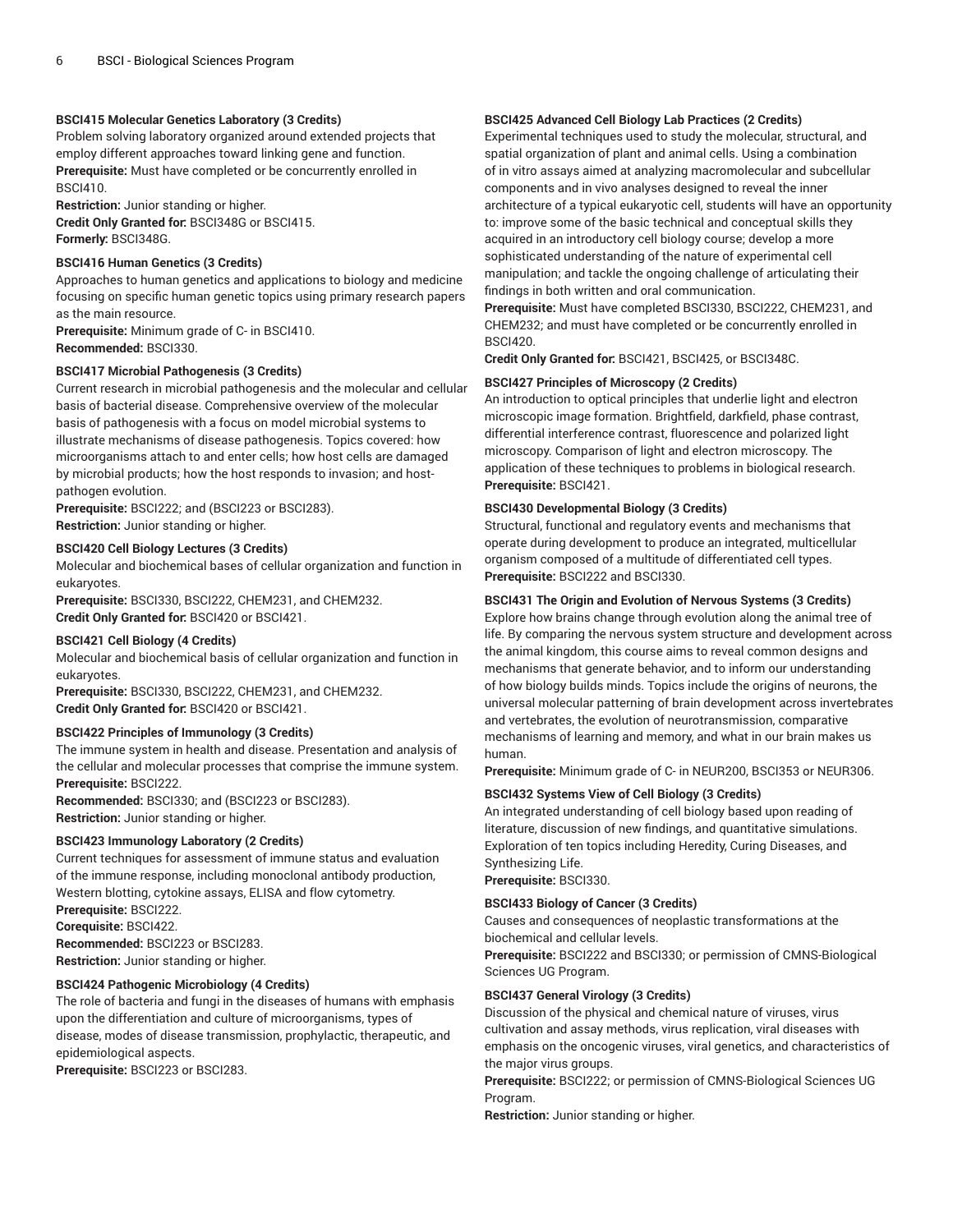#### **BSCI440 Mammalian Physiology (4 Credits)**

A study of the cardiovascular, hemopoietic, gastrointestinal, renal and respiratory systems. Chemical and endocrine regulation of physiological functions in mammals. Course does not count as an upper level lab for BIOL majors (see BSCI441).

**Prerequisite:** BSCI330; and (CHEM231 and CHEM232; or must have completed CHEM233). Or permission of CMNS-Biological Sciences UG Program.

#### **BSCI441 Mammalian Physiology Laboratory (2 Credits)**

Laboratory exercises in experimental mammalian physiology. **Prerequisite:** Must have completed or be concurrently enrolled in BSCI440.

#### **BSCI442 Plant Physiology (4 Credits)**

An in-depth examination of the unique molecular and physiological principles necessary to understand how plants grow and respond to the environment at the cellular and organismal levels. Plants evolved unique metabolism and survival strategies, so students should be prepared to enter a world that may be new to them.

**Prerequisite:** BSCI170 and BSCI171; or BSCI105; or PLSC201. And CHEM231 and CHEM232; or CHEM237; . Cross-listed with: PLSC400. **Credit Only Granted for:** BSCI442 or PLSC400.

#### **BSCI443 Microbial Physiology (3 Credits)**

Microbial cellular and population growth. Fermentation metabolism, physiology of anaerobiosis, and energy conservation and transformation in bacterial membranes. Efficiency of energy utilization for growth. Membrane structure and transport. Bacterial chemotaxis. Regulation of bacterial chromosome replication, RNA and protein synthesis. Control of metabolic pathways.

**Prerequisite:** Minimum grade of C- in BSCI223 or BSCI283.

## **BSCI446 Neural Systems (3 Credits)**

Neural development, followed by sensory, motor and integrative system organization in the central nervous system.

**Prerequisite:** Minimum grade of C- in BSCI330 and BSCI353.

#### **BSCI447 General Endocrinology (3 Credits)**

Functions and dysfunctions of the endocrine system with special reference to mammals.

**Prerequisite:** BSCI330, CHEM241, and CHEM242.

#### **BSCI450 Mammalian Systems Physiology (3 Credits)**

A study of the cardiovascular, hemopoietic, gastrointestinal, renal, and respiratory systems. Chemical and endocrine regulation of physiological functions in mammals.

**Prerequisite:** Minimum grade of C- in BSCI330; and minimum grade of Cin CHEM233 or both CHEM231 and CHEM232. **Credit Only Granted for:** BSCI338L, BSCI440 or BSCI450.

#### **BSCI451 Mammalian Systems Physiology Laboratory (2 Credits)**

Laboratory exercises in experimental mammalian physiology. **Prerequisite:** Must have completed with a minimum of C- or be concurrently enrolled in either BSCI440 or BSCI450. **Credit Only Granted for:** BSCI441 or BSCI451. **Formerly:** BSCI441.

### **BSCI452 Diseases of the Nervous System (3 Credits)**

An advanced course covering the neuroanatomy, function, and organization of the nervous system and its implication for pathology and disease.

**Prerequisite:** Minimum grade of C- in BSCI330; and minimum grade of Cin BSCI353. Jointly offered with: NACS728, BIOL708. **Credit Only Granted for:** BSCI452, BIOL708E, or NACS728N.

# **BSCI454 Neurobiology Laboratory (1 Credit)**

Basic neuroanatomical techniques, intracellular and extracellular recordings of electrical potentials from nerve and muscle. **Prerequisite:** Minimum grade of C- in BSCI330; and must have completed or be concurrently enrolled in BSCI353; and must have completed or be concurrently enrolled in PHYS122, PHYS132, or PHYS142. **Credit Only Granted for:** PSYC401, NEUR405, BSCI455 or BSCI454.

#### **BSCI455 Neuroscience Laboratory (3 Credits)**

Students will utilize neurophysiological techniques to examine fundamental principles of neurons and neural circuits. This course will reinforce content from prerequisite NEUR courses. Students will also strengthen skills in experimental design and scientific writing. **Prerequisite:** NEUR306 or BSCI353; and PHYS132. **Recommended:** NEUR305. Cross-listed with: NEUR405. **Credit Only Granted for:** PSYC401, NEUR405, BSCI455 or BSCI454.

#### **BSCI456 Advanced Cellular Neuroscience (3 Credits)**

Readings and discussion in cellular and molecular mechanisms underlying synaptic structure/function relationships, synaptic potentiation/depression, dendritic integration, homeostatic plasticity, and nervous system development including neurogenesis, axon guidance, synaptogenesis, and activity-dependent development among other topics.

**Prerequisite:** Minimum grade of C- in BSCI353 or NEUR306. **Recommended:** Minimum grade of C- in BSCI440 or another upper-level neuroscience course.

**Restriction:** Permission of CMNS-Biology department. Jointly offered with: NACS644.

**Credit Only Granted for:** BSCI339X, BSCI456, or NACS644. **Formerly:** BSCI339X.

#### **BSCI460 Plant Ecology (3 Credits)**

The dynamics of populations as affected by environmental factors with special emphasis on the structure and composition of natural plant communities, both terrestrial and aquatic. **Prerequisite:** Minimum grade of C- in BSCI361.

#### **BSCI462 Population Ecology (3 Credits)**

Theory of population growth and regulation, life tables, and theory of competition and predation, evolution in ecological settings, community structure and dynamics.

**Prerequisite:** MATH130, MATH136, or MATH140; and BSCI361.

# **BSCI464 Microbial Ecology (3 Credits)**

Interaction of microorganisms with the environment, other microorganisms and with higher organisms. Roles of microorganisms in the biosphere. Microorganisms and current environmental problems. **Prerequisite:** BSCI223; and (CHEM271 or CHEM277); or permission of the instructor.

#### **BSCI465 Behavioral Ecology (3 Credits)**

How natural and social environments shape individual behavior. The influence of evolution on patterns of individual adaptation. Use of the evolutionary paradigm to investigate specific problems in animal and human behavior.

**Prerequisite:** BSCI160 and BSCI161; or BSCI106. And BSCI222.

#### **BSCI467 Freshwater Biology (4 Credits)**

Biology and ecology of freshwater invertebrates in lotic and lentic habitats, their adaptation to aquatic life, their function in aquatic ecosystems, and their relationship to environmental deterioration. Laboratory will include field trips, demonstrations, and identifications. **Prerequisite:** BSCI160.